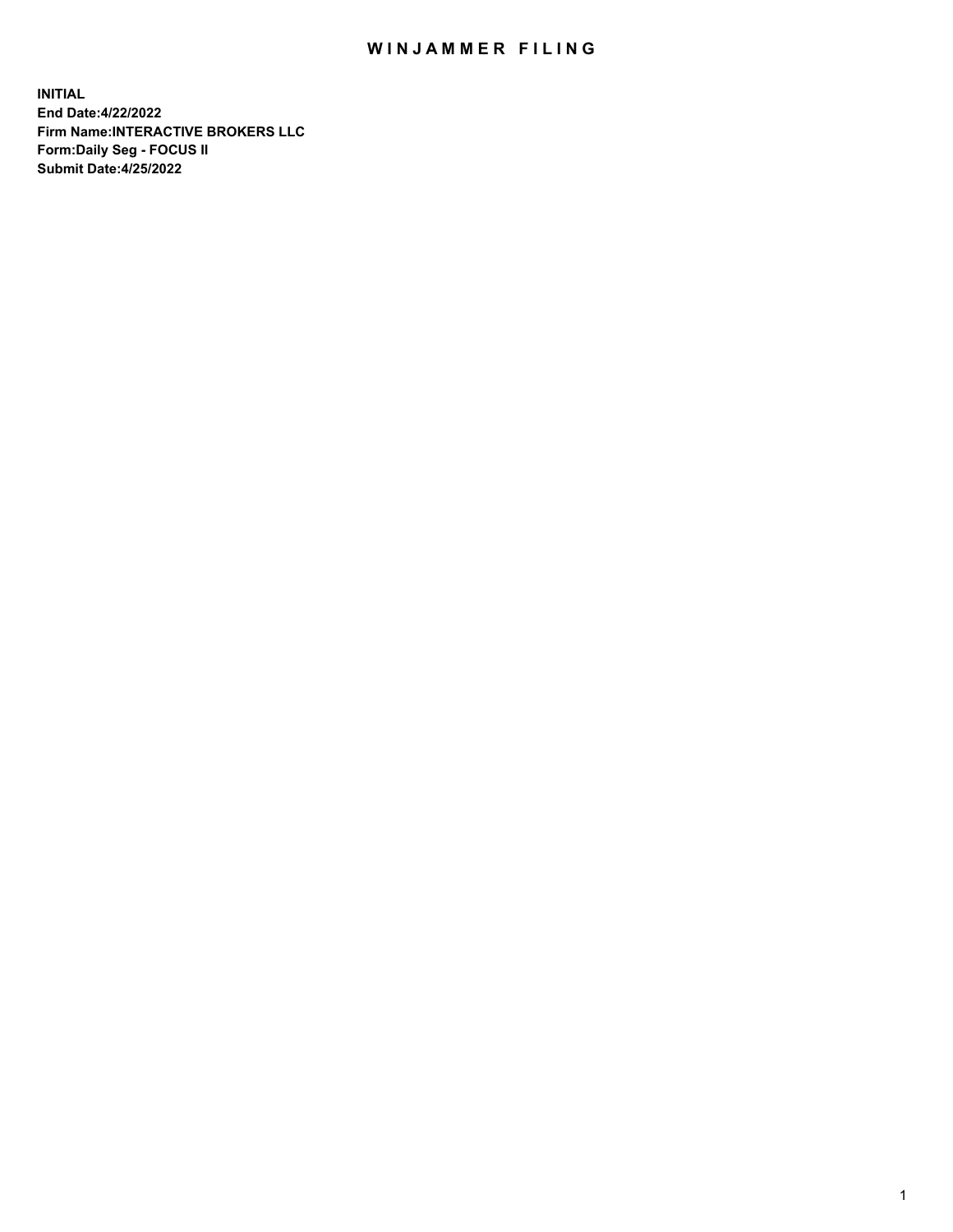**INITIAL End Date:4/22/2022 Firm Name:INTERACTIVE BROKERS LLC Form:Daily Seg - FOCUS II Submit Date:4/25/2022 Daily Segregation - Cover Page**

| Name of Company                                                                                                                                                                                                                                                                                                               | <b>INTERACTIVE BROKERS LLC</b>                                                                  |
|-------------------------------------------------------------------------------------------------------------------------------------------------------------------------------------------------------------------------------------------------------------------------------------------------------------------------------|-------------------------------------------------------------------------------------------------|
| <b>Contact Name</b>                                                                                                                                                                                                                                                                                                           | James Menicucci                                                                                 |
| <b>Contact Phone Number</b>                                                                                                                                                                                                                                                                                                   | 203-618-8085                                                                                    |
| <b>Contact Email Address</b>                                                                                                                                                                                                                                                                                                  | jmenicucci@interactivebrokers.c<br><u>om</u>                                                    |
| FCM's Customer Segregated Funds Residual Interest Target (choose one):<br>a. Minimum dollar amount: ; or<br>b. Minimum percentage of customer segregated funds required:% ; or<br>c. Dollar amount range between: and; or<br>d. Percentage range of customer segregated funds required between:% and%.                        | $\overline{\mathbf{0}}$<br>$\overline{\mathbf{0}}$<br>155,000,000 245,000,000<br>0 <sub>0</sub> |
| FCM's Customer Secured Amount Funds Residual Interest Target (choose one):<br>a. Minimum dollar amount: ; or<br>b. Minimum percentage of customer secured funds required:%; or<br>c. Dollar amount range between: and; or<br>d. Percentage range of customer secured funds required between:% and%.                           | $\overline{\mathbf{0}}$<br>$\overline{\mathbf{0}}$<br>80,000,000 120,000,000<br>0 <sub>0</sub>  |
| FCM's Cleared Swaps Customer Collateral Residual Interest Target (choose one):<br>a. Minimum dollar amount: ; or<br>b. Minimum percentage of cleared swaps customer collateral required:%; or<br>c. Dollar amount range between: and; or<br>d. Percentage range of cleared swaps customer collateral required between:% and%. | $\overline{\mathbf{0}}$<br>$\overline{\mathbf{0}}$<br>0 <sub>0</sub><br>0 <sub>0</sub>          |

Attach supporting documents CH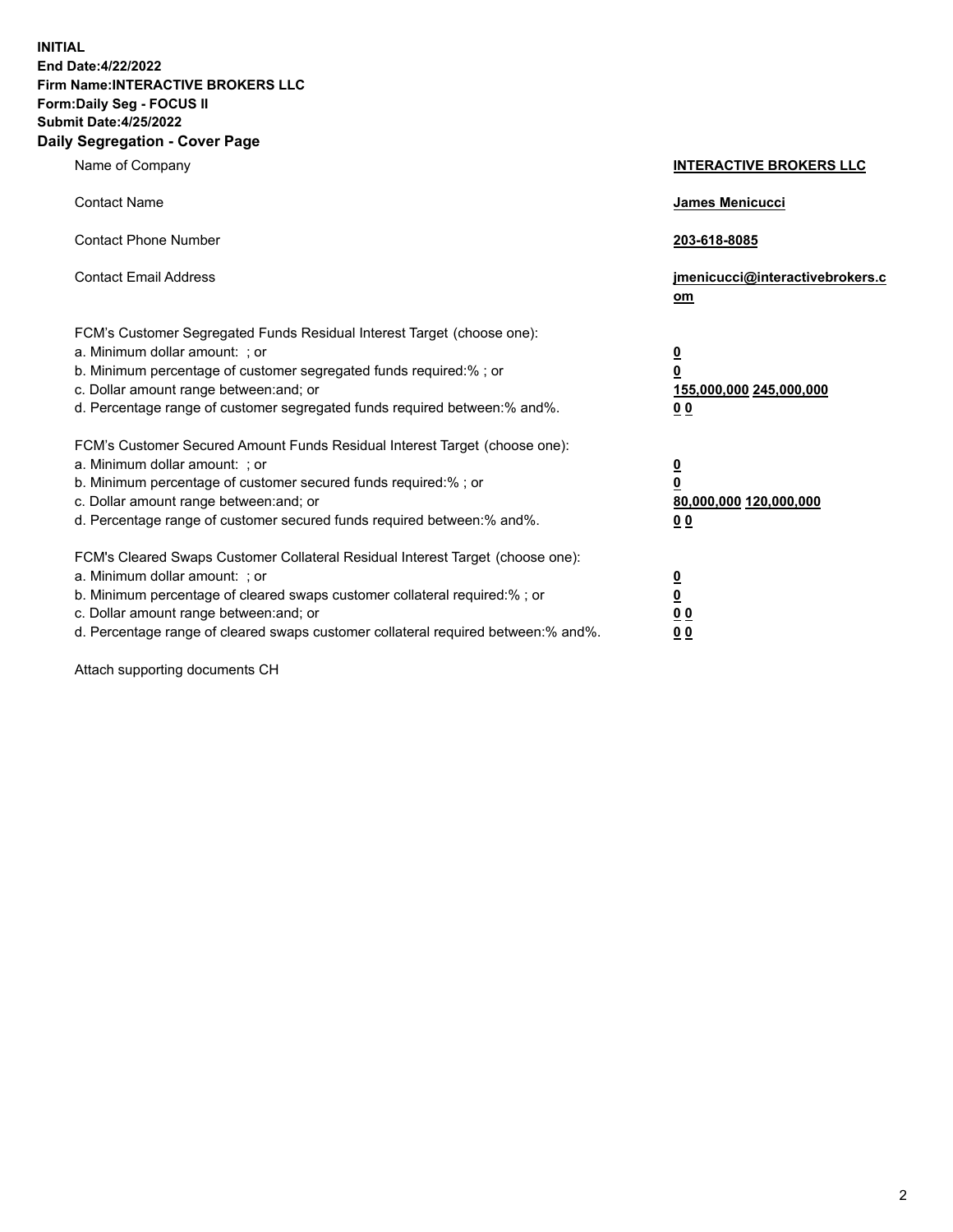**INITIAL End Date:4/22/2022 Firm Name:INTERACTIVE BROKERS LLC Form:Daily Seg - FOCUS II Submit Date:4/25/2022 Daily Segregation - Secured Amounts**

|     | Foreign Futures and Foreign Options Secured Amounts                                         |                                          |
|-----|---------------------------------------------------------------------------------------------|------------------------------------------|
|     | Amount required to be set aside pursuant to law, rule or regulation of a foreign            | $0$ [7305]                               |
|     | government or a rule of a self-regulatory organization authorized thereunder                |                                          |
| 1.  | Net ledger balance - Foreign Futures and Foreign Option Trading - All Customers             |                                          |
|     | A. Cash                                                                                     | 547,487,968 [7315]                       |
|     | B. Securities (at market)                                                                   | $0$ [7317]                               |
| 2.  | Net unrealized profit (loss) in open futures contracts traded on a foreign board of trade   | 22,727,526 [7325]                        |
| 3.  | Exchange traded options                                                                     |                                          |
|     | a. Market value of open option contracts purchased on a foreign board of trade              | 252,326 [7335]                           |
|     | b. Market value of open contracts granted (sold) on a foreign board of trade                | -12,960 [7337]                           |
| 4.  | Net equity (deficit) (add lines 1. 2. and 3.)                                               | 570,454,860 [7345]                       |
| 5.  | Account liquidating to a deficit and account with a debit balances - gross amount           | 12,915 [7351]                            |
|     | Less: amount offset by customer owned securities                                            | 0 [7352] 12,915 [7354]                   |
| 6.  | Amount required to be set aside as the secured amount - Net Liquidating Equity              | 570,467,775 [7355]                       |
|     | Method (add lines 4 and 5)                                                                  |                                          |
| 7.  | Greater of amount required to be set aside pursuant to foreign jurisdiction (above) or line | 570,467,775 [7360]                       |
|     | 6.                                                                                          |                                          |
|     | FUNDS DEPOSITED IN SEPARATE REGULATION 30.7 ACCOUNTS                                        |                                          |
| 1.  | Cash in banks                                                                               |                                          |
|     | A. Banks located in the United States                                                       | 1,878,132 [7500]                         |
|     | B. Other banks qualified under Regulation 30.7                                              | 0 [7520] 1,878,132 [7530]                |
| 2.  | <b>Securities</b>                                                                           |                                          |
|     | A. In safekeeping with banks located in the United States                                   | 469,893,350 [7540]                       |
|     | B. In safekeeping with other banks qualified under Regulation 30.7                          | 0 [7560] 469,893,350 [7570]              |
| 3.  | Equities with registered futures commission merchants                                       |                                          |
|     | A. Cash                                                                                     | $0$ [7580]                               |
|     | <b>B.</b> Securities                                                                        | $0$ [7590]                               |
|     | C. Unrealized gain (loss) on open futures contracts                                         | $0$ [7600]                               |
|     | D. Value of long option contracts                                                           | $0$ [7610]                               |
|     | E. Value of short option contracts                                                          | 0 [7615] 0 [7620]                        |
| 4.  | Amounts held by clearing organizations of foreign boards of trade                           |                                          |
|     | A. Cash                                                                                     | $Q$ [7640]                               |
|     | <b>B.</b> Securities                                                                        | $0$ [7650]                               |
|     | C. Amount due to (from) clearing organization - daily variation                             | $0$ [7660]                               |
|     | D. Value of long option contracts                                                           | $0$ [7670]                               |
|     | E. Value of short option contracts                                                          | 0 [7675] 0 [7680]                        |
| 5.  | Amounts held by members of foreign boards of trade                                          |                                          |
|     | A. Cash                                                                                     | 230,629,679 [7700]                       |
|     | <b>B.</b> Securities                                                                        | $0$ [7710]                               |
|     | C. Unrealized gain (loss) on open futures contracts                                         | -10,958,027 [7720]                       |
|     | D. Value of long option contracts                                                           | 252,326 [7730]                           |
|     | E. Value of short option contracts                                                          | <u>-12,960</u> [7735] 219,911,018 [7740] |
| 6.  | Amounts with other depositories designated by a foreign board of trade                      | $0$ [7760]                               |
| 7.  | Segregated funds on hand                                                                    | $0$ [7765]                               |
| 8.  | Total funds in separate section 30.7 accounts                                               | 691,682,500 [7770]                       |
| 9.  | Excess (deficiency) Set Aside for Secured Amount (subtract line 7 Secured Statement         | 121,214,725 [7380]                       |
|     | Page 1 from Line 8)                                                                         |                                          |
| 10. | Management Target Amount for Excess funds in separate section 30.7 accounts                 | 80,000,000 [7780]                        |
| 11. | Excess (deficiency) funds in separate 30.7 accounts over (under) Management Target          | 41,214,725 [7785]                        |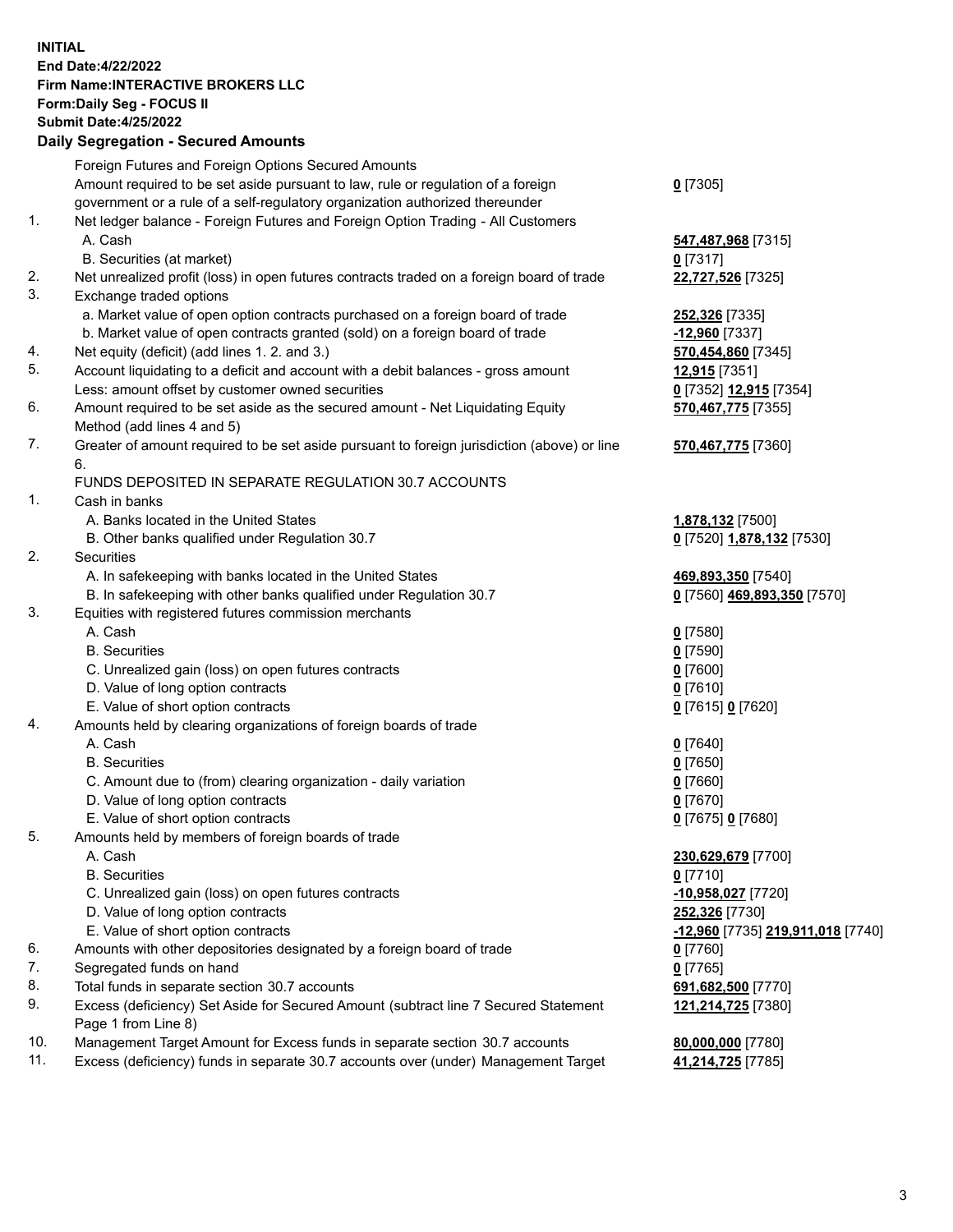**INITIAL End Date:4/22/2022 Firm Name:INTERACTIVE BROKERS LLC Form:Daily Seg - FOCUS II Submit Date:4/25/2022 Daily Segregation - Segregation Statement** SEGREGATION REQUIREMENTS(Section 4d(2) of the CEAct) 1. Net ledger balance A. Cash **8,142,833,052** [7010] B. Securities (at market) **0** [7020] 2. Net unrealized profit (loss) in open futures contracts traded on a contract market **323,553,867** [7030] 3. Exchange traded options A. Add market value of open option contracts purchased on a contract market **1,046,294,058** [7032] B. Deduct market value of open option contracts granted (sold) on a contract market **-883,510,356** [7033] 4. Net equity (deficit) (add lines 1, 2 and 3) **8,629,170,621** [7040] 5. Accounts liquidating to a deficit and accounts with debit balances - gross amount **1,083,876** [7045] Less: amount offset by customer securities **0** [7047] **1,083,876** [7050] 6. Amount required to be segregated (add lines 4 and 5) **8,630,254,497** [7060] FUNDS IN SEGREGATED ACCOUNTS 7. Deposited in segregated funds bank accounts A. Cash **1,094,534,819** [7070] B. Securities representing investments of customers' funds (at market) **5,194,998,450** [7080] C. Securities held for particular customers or option customers in lieu of cash (at market) **0** [7090] 8. Margins on deposit with derivatives clearing organizations of contract markets A. Cash **678,491,390** [7100] B. Securities representing investments of customers' funds (at market) **1,725,674,184** [7110] C. Securities held for particular customers or option customers in lieu of cash (at market) **0** [7120] 9. Net settlement from (to) derivatives clearing organizations of contract markets **-12,723,650** [7130] 10. Exchange traded options A. Value of open long option contracts **1,046,294,058** [7132] B. Value of open short option contracts **-883,510,070** [7133] 11. Net equities with other FCMs A. Net liquidating equity **0** [7140] B. Securities representing investments of customers' funds (at market) **0** [7160] C. Securities held for particular customers or option customers in lieu of cash (at market) **0** [7170] 12. Segregated funds on hand **0** [7150] 13. Total amount in segregation (add lines 7 through 12) **8,843,759,181** [7180] 14. Excess (deficiency) funds in segregation (subtract line 6 from line 13) **213,504,684** [7190] 15. Management Target Amount for Excess funds in segregation **155,000,000** [7194]

16. Excess (deficiency) funds in segregation over (under) Management Target Amount Excess

**58,504,684** [7198]